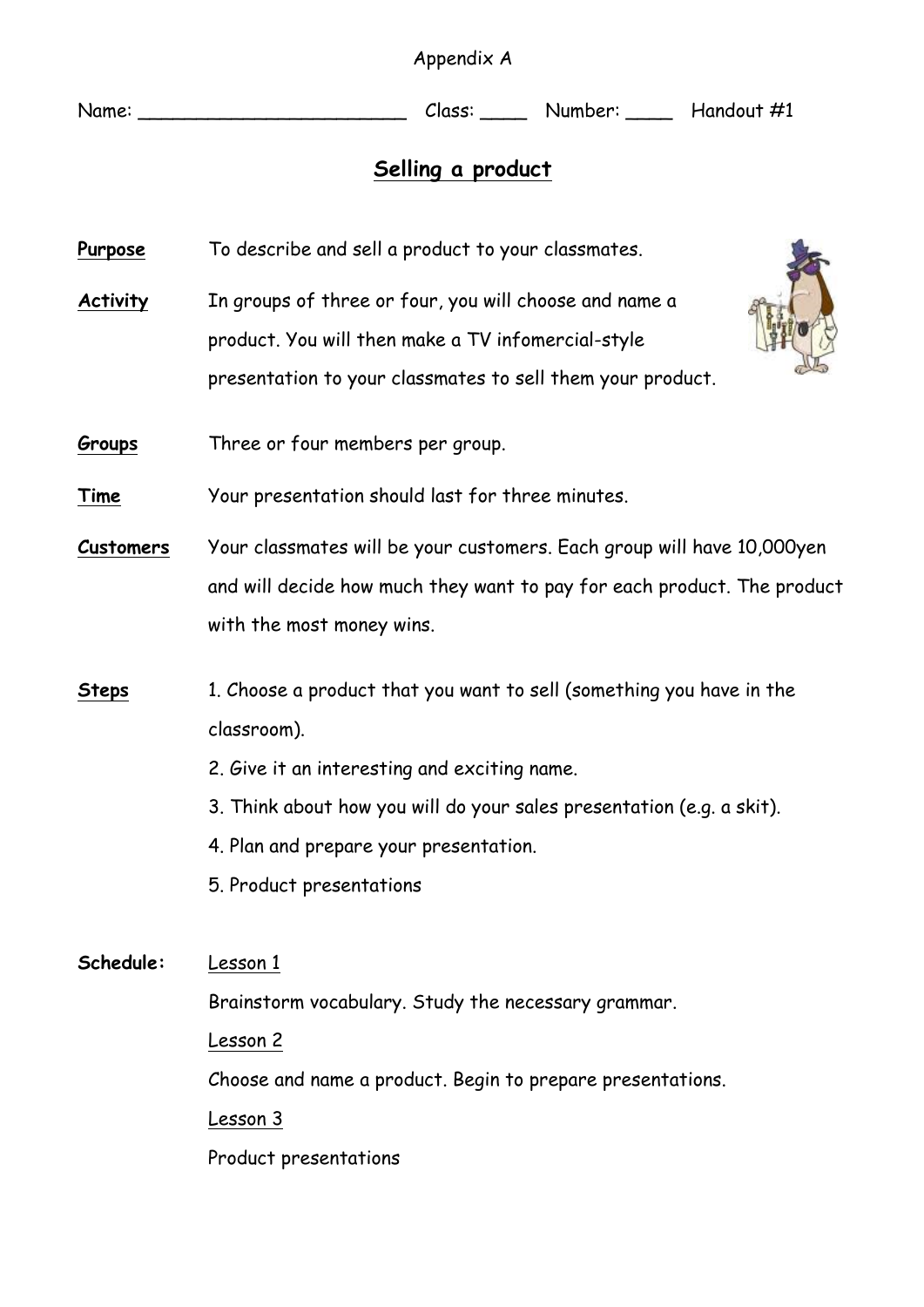|                                                                                                                        | Appendix B                                                                       |       |  |  |
|------------------------------------------------------------------------------------------------------------------------|----------------------------------------------------------------------------------|-------|--|--|
|                                                                                                                        | Name: ________________________________Class: ________ Number: _______ Handout #2 |       |  |  |
|                                                                                                                        | Selling a product                                                                |       |  |  |
| 1. Vocabulary<br>Material                                                                                              | Size / Shape                                                                     | Color |  |  |
|                                                                                                                        |                                                                                  |       |  |  |
|                                                                                                                        |                                                                                  |       |  |  |
| <u> 1989 - Johann John Stein, market fan it ferskearre fan it ferskearre fan it ferskearre fan it ferskearre fan i</u> | the control of the control of the control of the control of the control of       |       |  |  |
|                                                                                                                        |                                                                                  |       |  |  |
|                                                                                                                        |                                                                                  |       |  |  |

#### 2. **What is it used for?**

(a watch) It's used **to tell** the time. It is used **for telling** the time. (a cell phone) It's used *to make* phone calls (correction tape) It's used **to cover** mistakes. It's used **for covering** mistakes.

**Now make some sentences about what the following products are used for.**

| Pencil case: |  |  |
|--------------|--|--|
| School bag:  |  |  |
| Blanket:     |  |  |

### **3. What are its good points / special features?**

It **has** a fantastic camera. (cell phone) It **has** really strong handles. (bag) It **is** really user-friendly. It **is** incredibly strong.

### **Now make some sentences of your own about the following items.**

| Your cell phone:  |  |
|-------------------|--|
| Your school bag:  |  |
| Your pencil case: |  |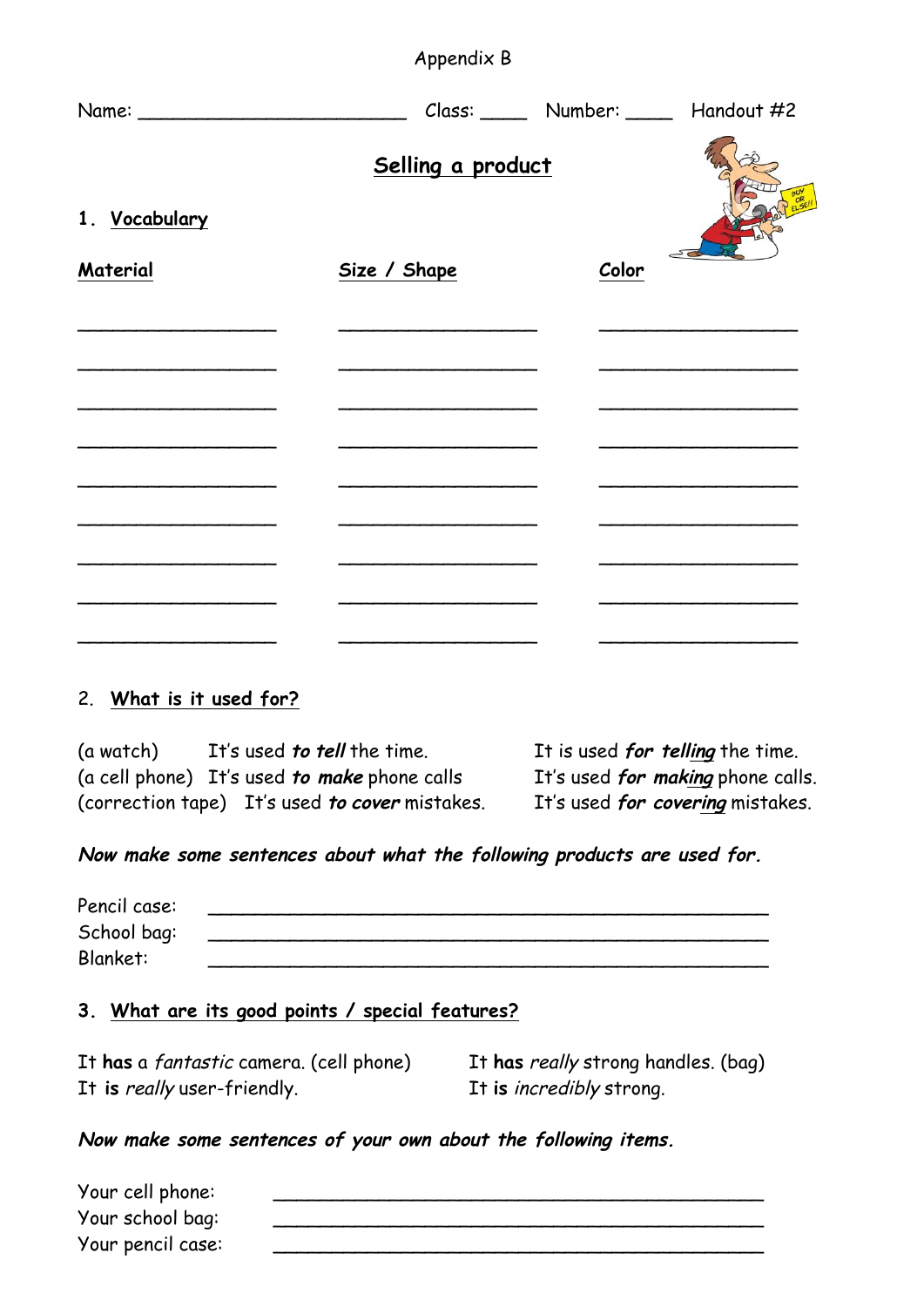Appendix C

Name: Name: Class: Number: Handout #3

# **Selling a product - Preparation**

## **Example of making an everyday object sound more interesting**

## **Product's name: Four For You Pen (44U)**

Today I'd like to talk to you about a **new** and **exciting** product: The 44U pen. Maybe you're thinking, "I already have many pens. I don't need another one."

**Wait!** This pen is different. Why is it different? I'll tell you why it's different. It doesn't have one color. It doesn't have two colors. It doesn't have three colors. It has **four** colors. That's right 1, 2, 3, **4** colors!

We have midnight black. We have electric blue. We have emerald green. We have ruby red. We have a color for every situation.

But **wait**! That's not all. There's **more**. Not only is it useful, it's also really stylish. It's made of high quality plastic and has a beautiful design that is so easy to write with.

Forget about your other pens. The 44U pen is made just for you.

## **Questions to think about**

- a. How will you describe your product?
- b. What are its special features?
- c. Can it be used for anything else?
- d. How are you going to make it sound interesting and exciting? Think about the words you can use and the appropriate intonation.
- e. How will you make your presentation last for three minutes?
- f. How will you make sure that all group members have an equal role?